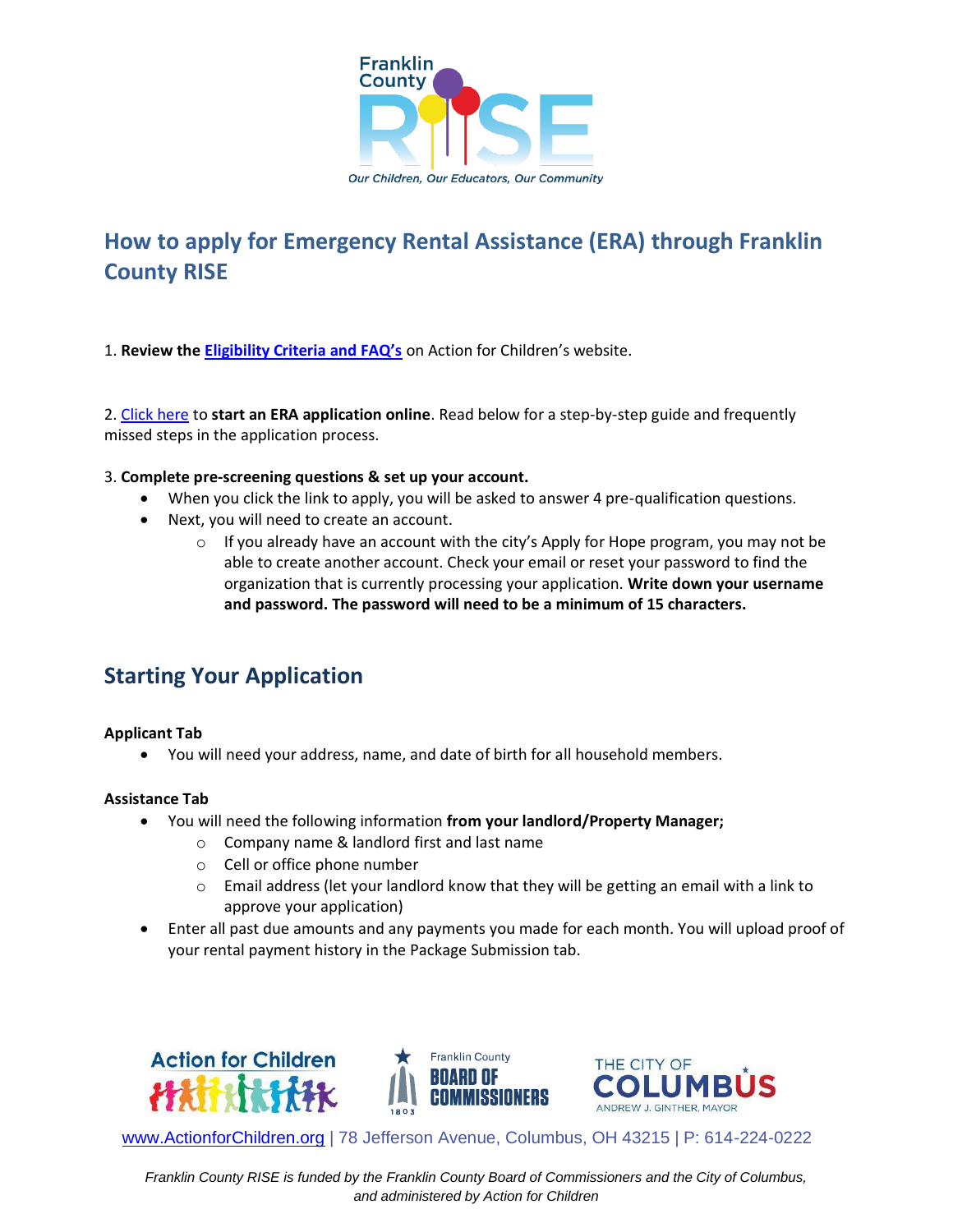

Our Children, Our Educators, Our Community

- Check the boxes for the months you are requesting assistance (up to 18 months)
	- $\circ$  If you have an active lease, you may request up to 3 months of future rent if your lease covers those months.
	- $\circ$  If you are renting on a month-to-month basis, then you cannot request payment for any future months. You must reapply if you need more assistance.
- *NOTE: Action for Children is not currently providing Electric Assistance. Please do not complete this section.*

### **Duplicative Benefits Tab**

• You must agree to not duplicate your application for assistance.

#### **Income Tab**

- You may select to upload income documentation such as your most recent tax forms (1040) or you may select "Income Attestation" to enter your gross household income from last year.
	- o If you had no income then select "No Income"

### **COVID 10 Hardship Tab**

• You will need to attest to being at risk of experiencing homelessness or housing instability or a hardship due to Covid-19. Check all boxes that apply.

### **Package Submission Tab**

- Once you have filled out the application, the final step is to upload documentation for submission.
- Upload clear, readable images of your documents. Be sure the full document is within the frame of the picture. Documents that need to be uploaded include
	- o Identification Documentation **(choose any below)**
		- Valid photo ID/driver's license
		- Bank or Financial institution statement
		- Baptismal Records
		- Birth Certificate
		- College or University student photo ID
		- Foreign (non-US) passport
- Documentation from country of origin if non-US citizen or legal resident
- Immigration/Citizenship Documentation
- Medical bill
- Pay stub, W-2 Form, 1099 Form
- Public benefit statement
- Social Security Card
- State ID
- US Passport
- **Utility bill**







[www.ActionforChildren.org](http://www.actionforchildren.org/) | 78 Jefferson Avenue, Columbus, OH 43215 | P: 614-224-0222

*Franklin County RISE is funded by the Franklin County Board of Commissioners and the City of Columbus, and administered by Action for Children*